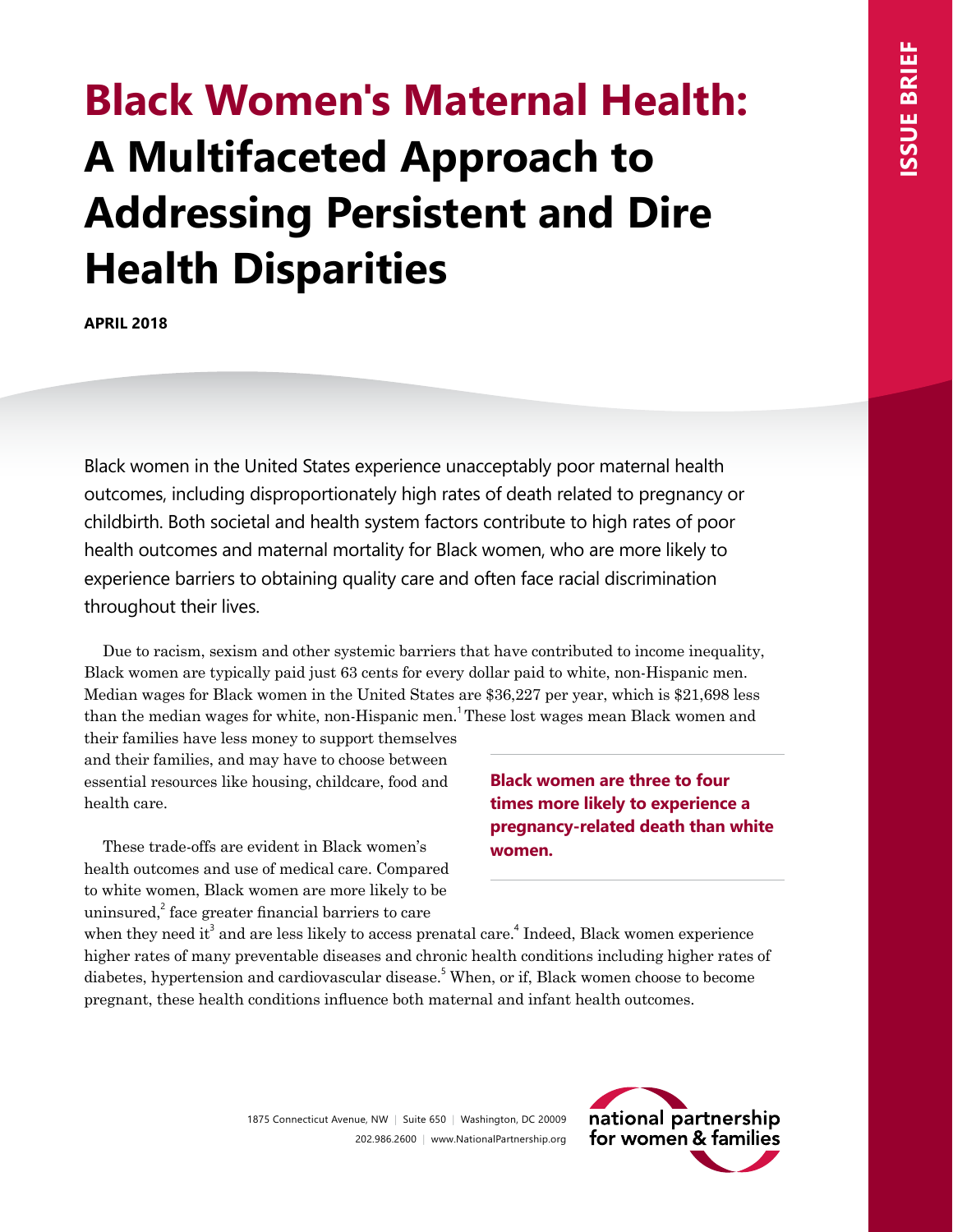To improve Black women's maternal health, we need a multi-faceted approach that addresses Black women's health across the lifespan, improves access to quality care, addresses social determinants of health and provides greater economic security.

# **Background: Black maternal health disparities**

**Too many Black women are dying in pregnancy and childbirth.** Black women in the United States are more likely to die from pregnancy or childbirth than women in any other race group.<sup>6</sup>

- ` Black women are three to four times more likely to experience a pregnancy-related death than white women.<sup>7</sup>
- ` Black women are more likely to experience preventable maternal death compared with white women.<sup>8</sup>
- $\blacktriangleright$  Black women's heightened risk of pregnancy-related death spans income and education levels.<sup>9</sup>

**Black women experience more maternal health complications than white women.** Black women are more likely to experience complications throughout the course of their pregnancies than white women.

- ` Black women are three times more likely to have fibroids (benign tumors that grow in the uterus and can cause postpartum hemorrhaging) than white women, and the fibroids occur at younger ages and grow more quickly for Black women.<sup>10</sup>
- $\blacktriangleright$  Black women display signs of preeclampsia earlier in pregnancy than white women. This condition, which involves high blood pressure during pregnancy, can lead to severe complications including death if improperly treated.<sup>11</sup>
- $\blacktriangleright$  Black women experience physical "weathering," meaning their bodies age faster than white women's due to exposure to chronic stress linked to socioeconomic disadvantage and discrimination over the life course, thus making pregnancy riskier at an earlier age.<sup>12</sup>

**Black-serving hospitals provide lower quality maternity care.** Seventy-five percent of Black women give birth at hospitals that serve predominantly Black populations.<sup>13</sup>

` Black-serving hospitals have higher rates of maternal complications than other hospitals. They also perform worse on 12 of 15 birth outcomes, including elective deliveries, non-elective cesarean births and maternal mortality.<sup>14</sup>

**Many Black women have a difficult time accessing the reproductive health care that meets their needs.** Access to reproductive health care, which helps women plan their families, improves health outcomes for women and children.

- Black women experience higher rates of unintended pregnancies than all other racial groups,<sup>15</sup> in part because of disparities in access to quality contraceptive care and counseling.<sup>16</sup>
- $\blacktriangleright$  Many Black women lack access to quality contraceptive care and counseling.<sup>17</sup> For example, in a recent analysis of California women enrolled in Medicaid, Black women were less likely than white or Latina women to receive postpartum contraception, and when they did receive it, they were less likely to receive a highly effective method.<sup>18</sup>
- $\blacktriangleright$  Black women's access to abortion is limited,<sup>19</sup> and they may be more likely to experience the ill effects of abortion restrictions – such as delayed care, increased costs or lack of access to care.<sup>20</sup>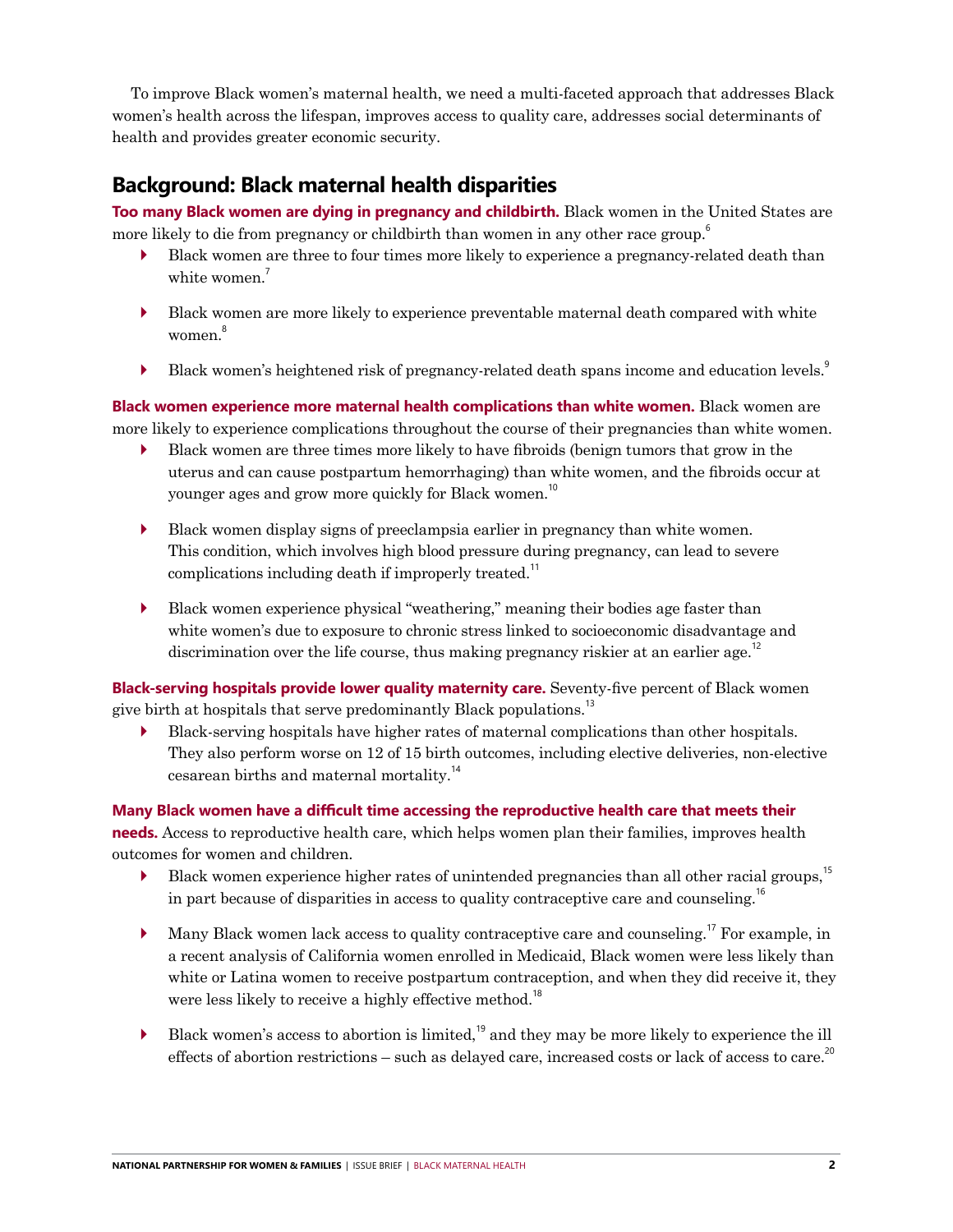# **Policymakers, health care professionals and communities can improve Black women's maternal health.**

#### **Expand and maintain access to health coverage.**

Only 87 percent of Black women of reproductive age have health insurance, and many more experience gaps in coverage during their lives. To improve Black women's health outcomes, policies should focus on expanding and maintaining access to care and coverage.

Women need health coverage throughout their lifespan including access to preventive health care, such as birth control, to maintain their health and to choose when and whether to become a parent. For women who choose to become a parent or expand their families, good prenatal and maternity care are critically important for healthy pregnancies and healthy children. Pregnant women who lack insurance coverage often delay or forgo prenatal care in the first trimester, $^{21}$  and inadequate prenatal care is associated with higher rates of maternal mortality. $^{22}$ 

Black women are more likely to live in the South, where women generally experience poorer health outcomes and where many states have chosen not to expand Medicaid coverage.<sup>23</sup> which leaves many Black women in the "coverage gap." Women fall into the coverage gap because they earn too much to qualify for traditional Medicaid, but not enough to purchase insurance on the Affordable Care Act (ACA) marketplace; as a result, they lack access to health coverage. Expanding Medicaid coverage would improve maternal outcomes for Black women by providing better access to care and reducing financial instability.

#### **Provide patient-centered care that is responsive to the needs of Black women.**

Black women should receive health care that is respectful, culturally competent, safe and of the highest quality. Unfortunately, research shows that Black women receive a lower quality of care than white women.<sup>24</sup> Much too often, Black women are subject to discrimination in the health care field  $-22$ percent report discrimination when going to the doctor or clinic.<sup>25</sup>

Public policies and medical practice should incentivize providing patient-centered care that focuses on Black women's individualized needs, including non-clinical, social needs. Moreover, policies should endeavor to eradicate cultural biases and discrimination in medical practice and medical education, increase provider diversity in maternity care and hold individual providers and hospital systems accountable if they fail to provide unbiased, high-quality, evidence-based care.

#### **Address the social determinants of health.**

Social determinants of health are the conditions under which people live, work and play. Social determinants have consequential and varying effects on health outcomes across race and ethnicities. For Black women who are affected by structural inequality and discrimination, the chronic stress of poverty and racism has been shown to have a deleterious effect on health outcomes and is linked to their persistent maternal health disparities. $^{26}$ 

To improve Black maternal health outcomes, social determinants of health must be addressed through policies that raise incomes and build wealth; provide access to clean, safe and affordable housing; improve the quality of education; prioritize reliable public transportation and transport for medical appointments; and increase the availability of healthy, affordable food.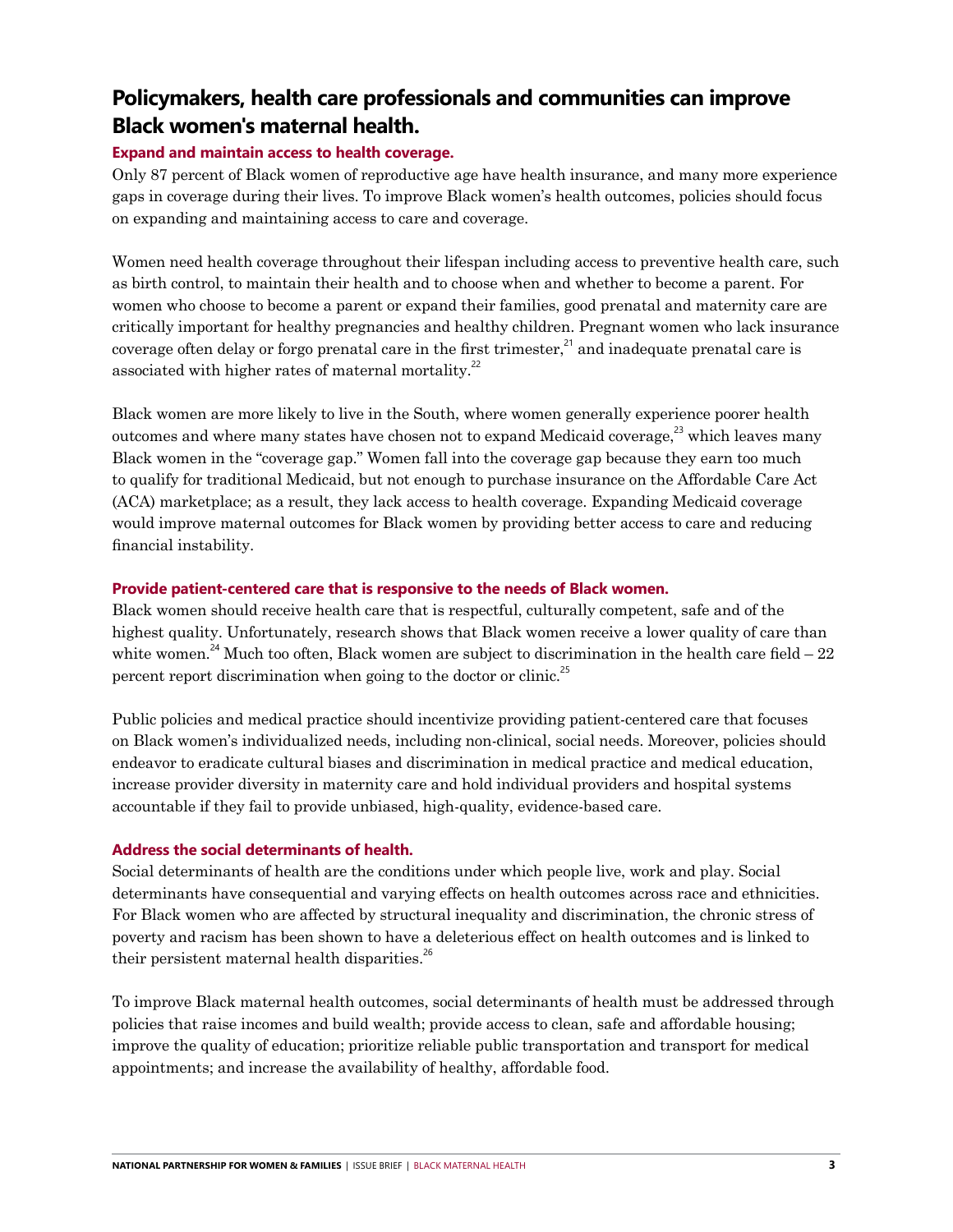#### **Expand paid family and medical leave.**

Black women need paid leave to take care of their own health needs and to have time to care for their children. More than one in four Black workers report that there was a time in the last two years that they needed or wanted to take time away from work for parental, family or medical reasons but could not.<sup>27</sup> Only 30 percent of Black mothers are both eligible for and able to afford to take unpaid leave under the federal Family and Medical Leave Act.<sup>28</sup>

Only 15 percent of all workers have access to paid family leave through their employers. Paid family and medical leave allows workers to earn a portion of their pay while taking time off from work to care for themselves or their families. But current inadequate leave polices mean that Black mothers are more likely to quit and/or be fired from their jobs after giving birth than white women,<sup>29</sup> or return to work before they are healthy enough to do so. Lawmakers should pursue robust, comprehensive paid leave policies that are accessible and affordable for all working people.

#### **Expand access to quality, patient-centered and comprehensive reproductive health care.**

Quality, patient-centered reproductive health care is critical to improving maternal health and addressing the reproductive health disparities that Black women face including higher rates of unintended pregnancies and restricted access to abortion. Researchers attribute these disparities to a number of factors, including disparities in access to high-quality health care generally, and family planning services specifically.<sup>30</sup> Indeed, women with unintended pregnancies are at increased risk for maternal mortality and morbidity, maternal depression, experiencing physical violence during pregnancy,<sup>31</sup> infant mortality, birth defects, low birth weight and preterm birth.<sup>32</sup>

Black women also live with a legacy of reproductive oppression, and continue to experience reproductive coercion, sometimes leading to a distrust of the health care system that further exacerbates disparities. For instance, Black women are more likely to report having been pressured by a clinician to use a contraceptive method.<sup>33</sup> Moreover, some Black women may be forced to continue pregnancies because onerous restrictions and a lack of insurance coverage have pushed abortion out of reach.

This experience falls short of the level of high-quality, patient-centered care that all women should be able to expect. Policymakers must work to ensure that Black women are able to plan their families in the way that feels best for them, which includes access to counseling on the contraception method of their choice, access to abortion care without restrictions and access to prenatal and maternity care from providers they trust.

#### **Expand and protect access to trusted community providers.**

Community health care providers play an essential role in providing Black women with basic, reproductive and maternal health care services. Without these vital resources, many Black women would not have information about or access to birth control, annual exams, Pap tests and other essential preventive care.<sup>34</sup> Policymakers should expand funding for trusted, community-based providers including Planned Parenthood. Community-based providers can help Black women get and stay healthy throughout their lifespan, including when, or if, they choose to become a parent.

#### **Expand protections for pregnant workers.**

Women report pregnancy discrimination across races and ethnicities, but Black women are disproportionately affected. Nearly three in 10 charges of pregnancy discrimination (28.6 percent)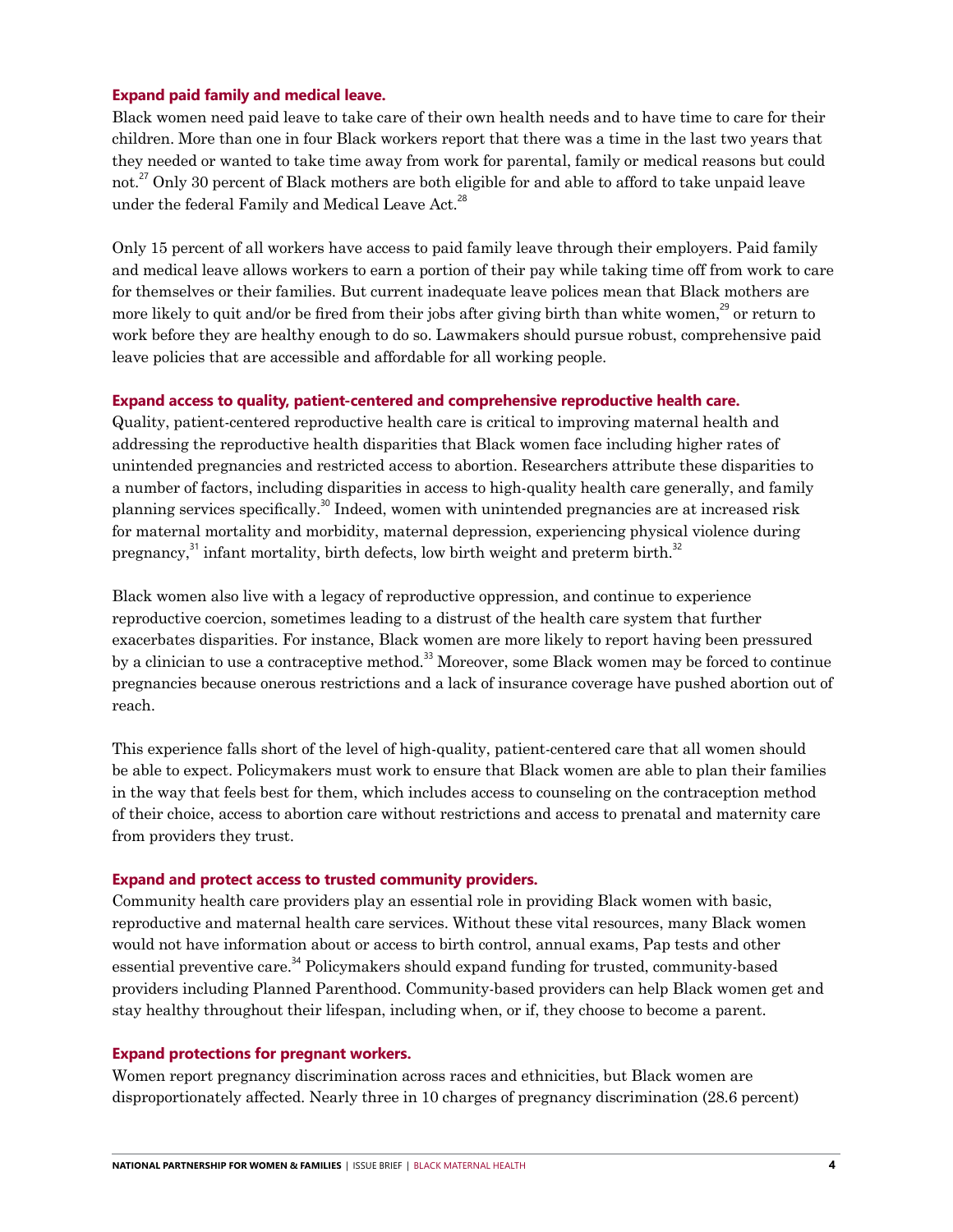were filed by Black women from 2011-2015, yet Black women comprise only 14 percent of women ages 16 to 54 in the workforce.<sup>35</sup> Pregnancy discrimination has serious consequences for women and their families. Women who are demoted, not promoted or discharged because they are, or might become, pregnant can lose critical income.<sup>36</sup> If they are discharged or have their hours cut, they may lose their health insurance and other workplace supports at a time when their families' budgets are already stretched. Because Black women are also at a higher risk for pregnancy-related complications like preterm labor, preeclampsia and hypertensive disorders, $37$  the loss of wages and health insurance due to pregnancy discrimination is especially challenging.

Stronger protections for pregnant workers, including federal and state laws that ensure that employers provide reasonable accommodations to pregnant women, robust enforcement of the Pregnancy Discrimination Act and continued education about existing legal rights are critical to combatting and, ultimately, eliminating pregnancy discrimination in this country.

#### **Invest in health care safety and quality improvement initiatives.**

Maternal mortality is three to four times higher for Black women than it is for white women, and Black women are more likely to experience complications during pregnancy and childbirth. There are existing, proven safety and quality improvement initiatives that need greater uptake to meaningfully improve health care outcomes for Black women.

Maternal mortality review committees increase understanding of the underlying and contributing causes of pregnancy-related deaths and the reasons maternal mortality affects Black women at such a high rate. A structured death review process can provide powerful data and information to facilitate change that improves the health of women before, during and after pregnancy.<sup>38</sup> Review committees should include medical professionals, community stakeholders, health advocates, patients and family members. Together, they should work to identify factors that lead to complications and corresponding strategies to avoid preventable complications as well as provide recommendations aimed at reducing pregnancy-related deaths.

Hospitals and medical practices should be encouraged and supported in participating in quality improvement efforts that are known to improve maternal health. For example, the Alliance for Innovation on Maternal Health (AIM) is a national data-driven maternal safety and quality improvement initiative based on proven implementation approaches to improving maternal safety and outcomes in the United States.<sup>39</sup>

Similarly, the California Maternal Quality Care Collaborative provides a multifaceted, solutionsbased approach to quality improvement including toolkits on how to address the leading causes of preventable death and complications for mothers and infants.<sup>40</sup> State-level perinatal quality collaboratives have begun to address severe maternal morbidity and related quality and safety issues and should be encouraged to expand this critical work as they can scale implementation of the AIM resources and toolkits across states.<sup>41</sup>

Many structural and societal issues affect Black women's health. There is extensive research and evidence that point the way to strategies to improve our health care system and ensure that it delivers safe, effective and evidence-based maternal health care to everyone.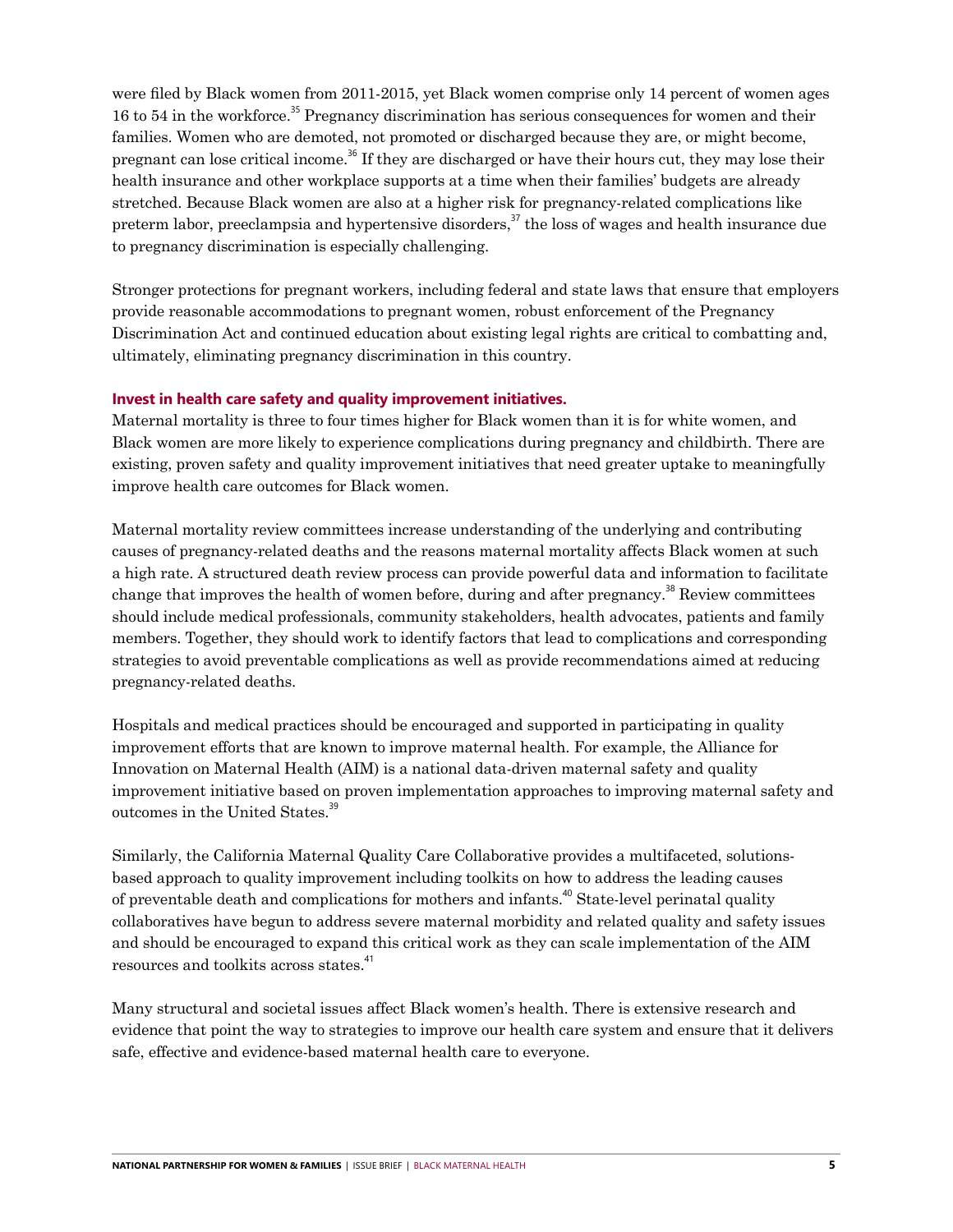### **Conclusion**

Black women deserve to have safe and healthy pregnancies and childbirth. To meaningfully improve Black maternal health outcomes, we need systemic change that starts with the health care system, improves access to care and makes the places Black women live and work healthier, more fair and more responsive to their needs. Only when we do that will Black women be able to achieve their optimal health and well-being throughout their lifespan, including if they choose to become parents.

## **Endnotes**

<sup>1</sup> National Partnership for Women & Families. (2017, September). *Quantifying America's Gender Wage Gap by Race.* Retrieved 4 April 2018, from [http://](http://www.nationalpartnership.org/research-library/workplace-fairness/fair-pay/quantifying-americas-gender-wage-gap.pdf ) [www.nationalpartnership.org/research-library/workplace-fairness/fair-pay/quantifying-americas-gender-wage-gap.pdf](http://www.nationalpartnership.org/research-library/workplace-fairness/fair-pay/quantifying-americas-gender-wage-gap.pdf ) 

2 National Partnership for Women & Families. (2017, October). *Women's Health Coverage: Sources and Rates of Insurance.* Retrieved 4 April 2018, from <http://www.nationalpartnership.org/research-library/health-care/womens-health-coverage-sources-and-rates-of-insurance.pdf>

3 The Commonwealth Fund. (2017, February). *Biennial Health Insurance Survey, 2003-2016*. Retrieved 4 April 2018, from [http://www.commonwealthfund.](http://www.nationalpartnership.org/research-library/health-care/womens-health-coverage-sources-and-rates-of-insurance.pdf) [org/interactives-and-data/surveys/biennial-health-insurance-surveys/2017/biennial-explorer](http://www.nationalpartnership.org/research-library/health-care/womens-health-coverage-sources-and-rates-of-insurance.pdf) 

4 Agency for Healthcare Research and Quality. (2012, October). *Disparities in Health Care Quality Among Minority Women Selected Findings From the 2011 National Healthcare Quality and Disparities Reports*. U.S. Department of Health and Human Services. Retrieved 4 April 2018, from [https://archive.ahrq.gov/](https://archive.ahrq.gov/research/findings/nhqrdr/nhqrdr11/minority-women.html#maternal) [research/findings/nhqrdr/nhqrdr11/minority-women.html#maternal](https://archive.ahrq.gov/research/findings/nhqrdr/nhqrdr11/minority-women.html#maternal) 

<sup>5</sup> Office of Minority Health. (2017, May). *Profile: Black/African Americans*. Retrieved on October 30, 2017, from [https://minorityhealth.hhs.gov/omh/browse.](https://archive.ahrq.gov/research/findings/nhqrdr/nhqrdr11/minority-women.html#maternal) [aspx?lvl=4&lvlid=19](https://archive.ahrq.gov/research/findings/nhqrdr/nhqrdr11/minority-women.html#maternal) 

<sup>6</sup> Tucker, M. J., Berg, C. J., Callaghan, W. M., & Hsia, J. (2007). The Black–White disparity in pregnancy-related mortality from 5 conditions: differences in prevalence and case-fatality rates. *American Journal of Public Health, 97*(2), 247-251. Retrieved 4 April 2018, from [https://www.ncbi.nlm.nih.gov/pubmed/?t](https://www.ncbi.nlm.nih.gov/pubmed/?term=Tucker+MJ%2C+Berg+CJ%2C+Callaghan+WM%2C+Hsia+J) [erm=Tucker+MJ%2C+Berg+CJ%2C+Callaghan+WM%2C+Hsia+J](https://www.ncbi.nlm.nih.gov/pubmed/?term=Tucker+MJ%2C+Berg+CJ%2C+Callaghan+WM%2C+Hsia+J) 

7 Creanga, A.A., Syverson, C., Seek, K., & Callaghan, W.M. (2017). Pregnancy-Related Mortality in the United States, 2011-2013. *Obstetrics & Gynecology, 130(*2), 366-373. Retrieved 4 April 2018, from <https://www.ncbi.nlm.nih.gov/pubmed/28697109>

8 Louis, J. M., Menard, M. K., & Gee, R. E. (2015). Racial and ethnic disparities in maternal morbidity and mortality. *Obstetrics & Gynecology, 125*(3), 690-694.

9 Black Mamas Matter Alliance & Center for Reproductive Rights. (2016). *Research Overview of Maternal Mortality and Morbidity in the United States*. Retrieved 2 April 2018, from [https://www.reproductiverights.org/sites/crr.civicactions.net/files/documents/USPA\\_MH\\_TO\\_ResearchBrief\\_Final\\_5.16.pdf](https://www.reproductiverights.org/sites/crr.civicactions.net/files/documents/USPA_MH_TO_ResearchBrief_Final_5.16.pdf)

<sup>10</sup> Eltoukhi, H. M., Modi, M. N., Weston, M., Armstrong, A. Y., & Stewart, E. A. (2014). The health disparities of uterine fibroid tumors for African American women: a public health issue. *American Journal of Obstetrics & Gynecology, 210*(3), 194-199. Retrieved 30 March 2018, from [https://www.ncbi.nlm.nih.gov/](https://www.ncbi.nlm.nih.gov/pmc/articles/PMC3874080/) [pmc/articles/PMC3874080/](https://www.ncbi.nlm.nih.gov/pmc/articles/PMC3874080/) 

<sup>11</sup> Shahul, S., Tunq, A., Minhaj, M., Nizamuddin, J., Wenger, J., Mahmood, E., & Talmor, D. (2015). Racial disparities in comorbidities, complications, and maternal and fetal outcomes in women with preeclampsia/eclampsia. *Hypertension in Pregnancy, 34(*4), 506-515. Retrieved 30 March 2018, from [https://](https://www.ncbi.nlm.nih.gov/pmc/articles/PMC4782921/) [www.ncbi.nlm.nih.gov/pmc/articles/PMC4782921/](https://www.ncbi.nlm.nih.gov/pmc/articles/PMC4782921/) 

12 Geronimus, A. T. (1992). The weathering hypothesis and the health of African-American women and infants: evidence and speculations. *Ethnicity & Disease, 2*(3), 207-221.

<sup>13</sup> Howell, E. A., Egorova, N., Balbierz, A., Zeitlin, J., & Hebert, P. L. (2016). Black-white differences in severe maternal morbidity and site of care. *American Journal of Obstetrics & Gynecology, 214*(1), 122-e1. Retrieved 30 March 2018, from <https://www.ncbi.nlm.nih.gov/pubmed/26283457>

<sup>14</sup> Creanga, A. A., Bateman, B. T., Mhyre, J. M., Kuklina, E., Shilkrut, A., & Callaghan, W. M. (2014). Performance of racial and ethnic minority-serving hospitals on delivery-related indicators. *American Journal of Obstetrics & Gynecology, 211*(6), 647-e1. Retrieved 30 March 2018, from [https://www.ncbi.nlm.nih.gov/](https://www.ncbi.nlm.nih.gov/pubmed/24909341) [pubmed/24909341](https://www.ncbi.nlm.nih.gov/pubmed/24909341) 

15 Finer, L. B. & Zolna, M. R. (2011). Unintended pregnancy in the United States: Incidence and disparities, 2006 (p. 480). *Contraception, 84*, 478–485.

<sup>16</sup> See, e.g., Dehlendorf, C., Park, S. Y., Emeremni, C. A., Comer, D., Vincett, K., & Borrero, S. (2014). Racial/ethnic disparities in contraceptive use: Variation by age and women's reproductive experiences (p. 526.e1). *American Journal of Obstetrics & Gynecology, 210*(6), 526.e1–526.e9.

 $17$  Ibid.

18 deBocanegra, H. T., Braughton, M., Bradsberry, M., Howell, M., Logan, J., & Shwarz, E.B. (2017). Racial and ethnic disparities in postpartum care and contraception in California's Medicaid program (pp. e3–e4 ). *American Journal of Obstetrics & Gynecology, 217(*47), e1–e7.

19 See note 15; see, e.g., Dehlendorf, C., Harris, L. H., & Weitz, T. A. (2013). Disparities in abortion rates: A public health approach. A*merican Journal of Public Health, 103*(10), 1772–1779.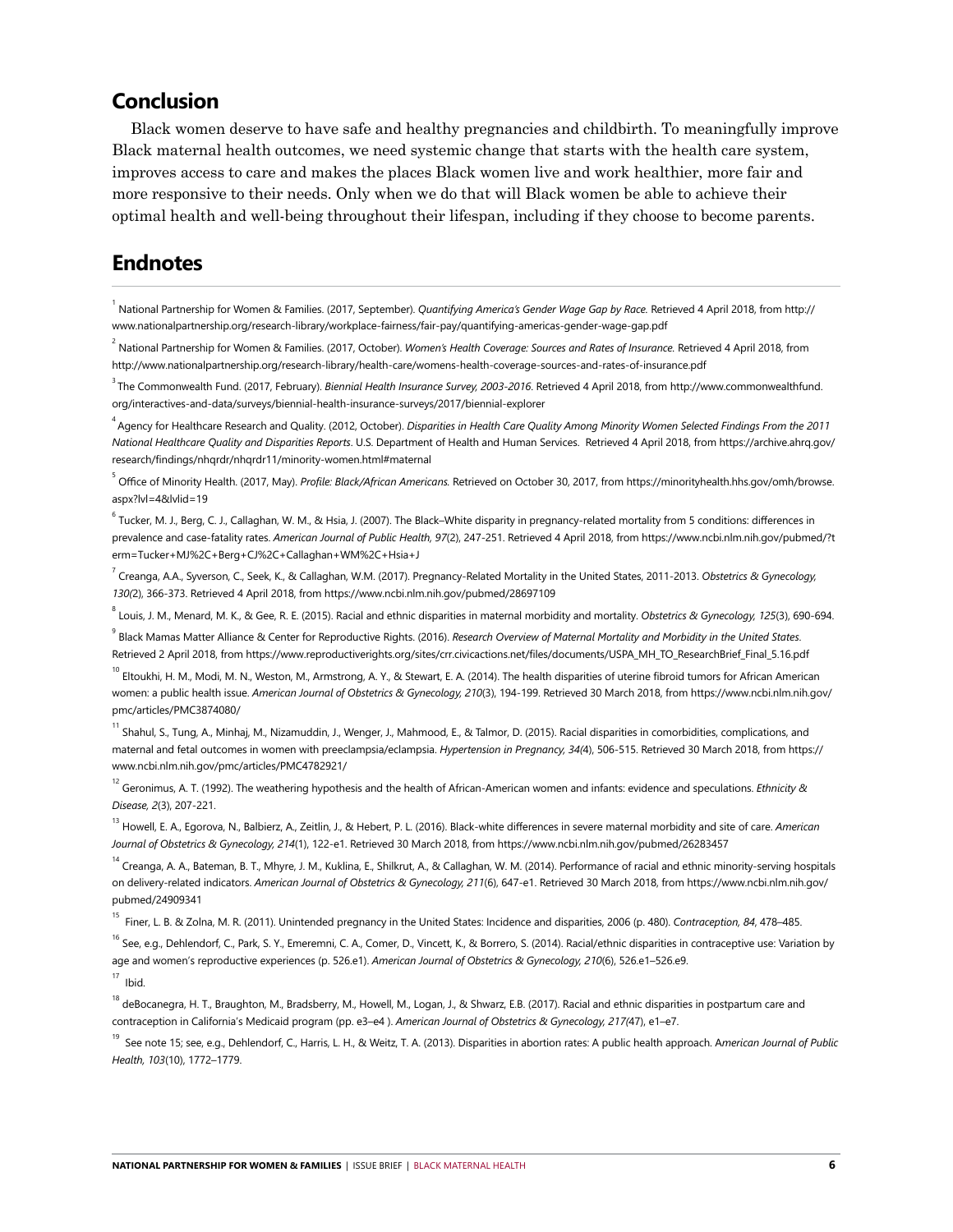20 See, e.g., Dehlendorf, C., Harris, L. H., & Weitz, T. A. (2013). Disparities in abortion rates: A public health approach (p. 1776). *American Journal of Public Health, 103*(10), 1772–1779 (describing that "studies have found that restricted access to abortion services can limit women's ability to abort a pregnancy when they wish to do so, and that these effects may be particularly pronounced for Black women and women with lower educational attainment"); Henshaw, S. K., Joyce, T. J., Dennis, A., Finer, L. B., & Blanchard, K. (2009). *Restrictions on Medicaid funding for abortions: A literature review*. Guttmacher Institute. Retrieved 27 March 2018, from <http://citeseerx.ist.psu.edu/viewdoc/download?doi=10.1.1.295.8439&rep=rep1&type=pdf>

<sup>21</sup> Egerter, S., Braveman, P., & Marchi, K. (2002). Timing of insurance coverage and use of prenatal care among low-income women. *American Journal of Public Health, 92*(3), 423-427. Retrieved 27 March 2018, from<https://www.ncbi.nlm.nih.gov/pmc/articles/PMC1447093/>

22 U.S. Centers for Disease Control and Prevention. *Prenatal Care.* Retrieved 4 April 2018, from [https://www.cdc.gov/healthcommunication/toolstemplates/](https://www.cdc.gov/healthcommunication/toolstemplates/entertainmented/tips/PregnancyPrenatalCare.html) [entertainmented/tips/PregnancyPrenatalCare.html](https://www.cdc.gov/healthcommunication/toolstemplates/entertainmented/tips/PregnancyPrenatalCare.html) 

23 America's Health Rankings. (2018). *2018 Health of Women and Children Report*. Retrieved 4 April 2018, from [https://www.americashealthrankings.org/](https://www.americashealthrankings.org/explore/2018-health-of-women-and-children-report) [explore/2018-health-of-women-and-children-report](https://www.americashealthrankings.org/explore/2018-health-of-women-and-children-report)

 $24$  See note 9.

<sup>25</sup> Robert Wood Johnson Foundation. (2017, December). *Discrimination in America: Experiences and Views of American Women.* Retrieved 4 April 2018, from [https://www.rwjf.org/content/dam/farm/reports/surveys\\_and\\_polls/2017/rwjf441994](https://www.rwjf.org/content/dam/farm/reports/surveys_and_polls/2017/rwjf441994)

<sup>26</sup> Prather, C., Fuller, T. R., Marshall, K. J., & Jeffries IV, W. L. (2016). The impact of racism on the sexual and reproductive health of African American women. J*ournal of Women's Health, 25*(7), 664-671. Retrieved 4 April 2018, from<https://www.ncbi.nlm.nih.gov/pmc/articles/PMC4939479/>

27 Horowitz, J.M., Parker, K., Graf, N., & Livingston, G. (2017, March 23). *Americans Widely Support Paid Family and Medical Leave, but Differ Over Specific Policies.* Pew Research Center. Retrieved 18 March 2018, from [http://www.pewsocialtrends.org/2017/03/23/americans-widely-support-paid-family-and](http://www.pewsocialtrends.org/2017/03/23/americans-widely-support-paid-family-and-medical-leave-but-differ-over-specific-policies/)[medical-leave-but-differ-over-specific-policies/](http://www.pewsocialtrends.org/2017/03/23/americans-widely-support-paid-family-and-medical-leave-but-differ-over-specific-policies/)

28 diversitydatakids.org. (2015). P*olicy Rankings: The Family and Medical Leave Act*. Brandeis University, The Heller School, Institute for Child, Youth and Family Policy Publication. Retrieved 18 March 2018, from <http://www.diversitydatakids.org/data/ranking>

29 Laughlin, L. (2011, October). *Maternity Leave and Employment Patterns of First-Time Mothers: 1961-2008*. U.S. Census Bureau Publication. Retrieved 28 March 2018, from<http://www.census.gov/prod/2011pubs/p70-128.pdf>

<sup>30</sup> See note 15; see note 20, Henshaw; see, e.g., Dehlendorf, C., Park, S. Y., Emeremni, C. A., Comer, D., Vincett, K., & Borrero, S. (2014). Racial/ethnic disparities in contraceptive use: Variation by age and women's reproductive experiences (pp. 526.e7). *American Journal of Obstetrics & Gynecology, 210(*6), 526.e1–526.e9 (citations omitted). A number of studies have demonstrated that there is not a significant disparity in knowledge about contraception between Black women and white women. See, e.g., Craig, A. D., Dehlendorf, C., Borrero, S., Harper, C. C., & Rocca, C. H. (2014). Exploring young adults' contraceptive knowledge and attitudes: Disparities by race/ethnicity and age. *Women's Health Issues, 24*(3), e281–e289; Rocca, C. H. & Harper, C. C. (2012). Do racial and ethnic differences in contraceptive attitudes and knowledge explain disparities in method use? Perspectives on Sexual and Reproductive Health, 44(3), 150–158. See also, e.g., Dehlendorf, C., Harris, L. H., & Weitz, T. A. (2013). Disparities in abortion rates: A public health approach (p. 1776). *American Journal of Public Health, 103*(10), 1772–1779.

31 See, e.g., generally Tsui, A. O., McDonald-Mosley, R., & Burke, A. E. (2010). Family planning and the burden of unintended pregnancies. *Epidemiologic Reviews, 32*, 152–174.

<sup>32</sup> See. e.a., generally Conde-Aquedelo, A., Rosas-Bermúdez, A, & Kafury-Goeta, A. C. (2006). Birth spacing and risk of adverse perinatal outcomes: A metaanalysis. *JAMA, 295*(15), 1809–1823.

<sup>33</sup> Becker, D. & Tsui, A. O. (2008). Reproductive health service preferences and perceptions of quality among low-income women: Racial, ethnic and language group differences (p. 208). *Perspectives on Sexual and Reproductive Health, 40*(4), 202–211.

<sup>34</sup> See, e.q., Stevenson, A. J., Flores-Vazquez, I. M., Allgeyer, R. L., Schenkkan, P., & Potter, J. E. (2016). Effect of removal of Planned Parenthood from the Texas Women's Health Program. *New England Journal of Medicine, 374*, 853–860 (describing the negative impact of cuts to family-planning services on women's access to contraception). Recent studies have also shown that, in Texas, deep funding cuts to family planning services correlated with dramatic increases in the maternal mortality rate. See generally MacDorman, M. F., Declercq, E., & Thoma, M. E. (2018). Trends in Texas maternal mortality by maternal age, race/ethnicity, and cause of death, 2006–2015. *Birth,* 1–9; MacDorman, M. F., Declercq, E., Cabral, H., & Morton, C. (2016). Is the United States maternal mortality rate increasing? Disentangling trends from measurement issues. O*bstetrics & Gynecology, 128*(3), 447–455 (describing how the reported maternal mortality rate in Texas doubled within a two-year period); see also Bassett, L. (2016, August 18). Pregnancy-Related Deaths Nearly Doubled in Texas After Cuts to Women's Health. *Huffington Post.* Retrieved 27 March 2018, from [https://www.huffingtonpost.com/entry/womens-health](https://www.huffingtonpost.com/entry/womens-health-texas_us_57b5d949e4b034dc73260bf3)[texas\\_us\\_57b5d949e4b034dc73260bf3](https://www.huffingtonpost.com/entry/womens-health-texas_us_57b5d949e4b034dc73260bf3)

35 National Partnership for Women & Families. (October 2016.) *By the Numbers: Women Continue to Face Pregnancy Discrimination in the Workplace*. Retrieved 6 April 2018 from [http://www.nationalpartnership.org/research-library/workplace-fairness/pregnancy-discrimination/by-the-numbers-women](http://www.nationalpartnership.org/research-library/workplace-fairness/pregnancy-discrimination/by-the-numbers-women-continue-to-face-pregnancy-discrimination-in-the-workplace.pdf)[continue-to-face-pregnancy-discrimination-in-the-workplace.pdf](http://www.nationalpartnership.org/research-library/workplace-fairness/pregnancy-discrimination/by-the-numbers-women-continue-to-face-pregnancy-discrimination-in-the-workplace.pdf)

<sup>36</sup> Ibid.

 $37$  See note 14.